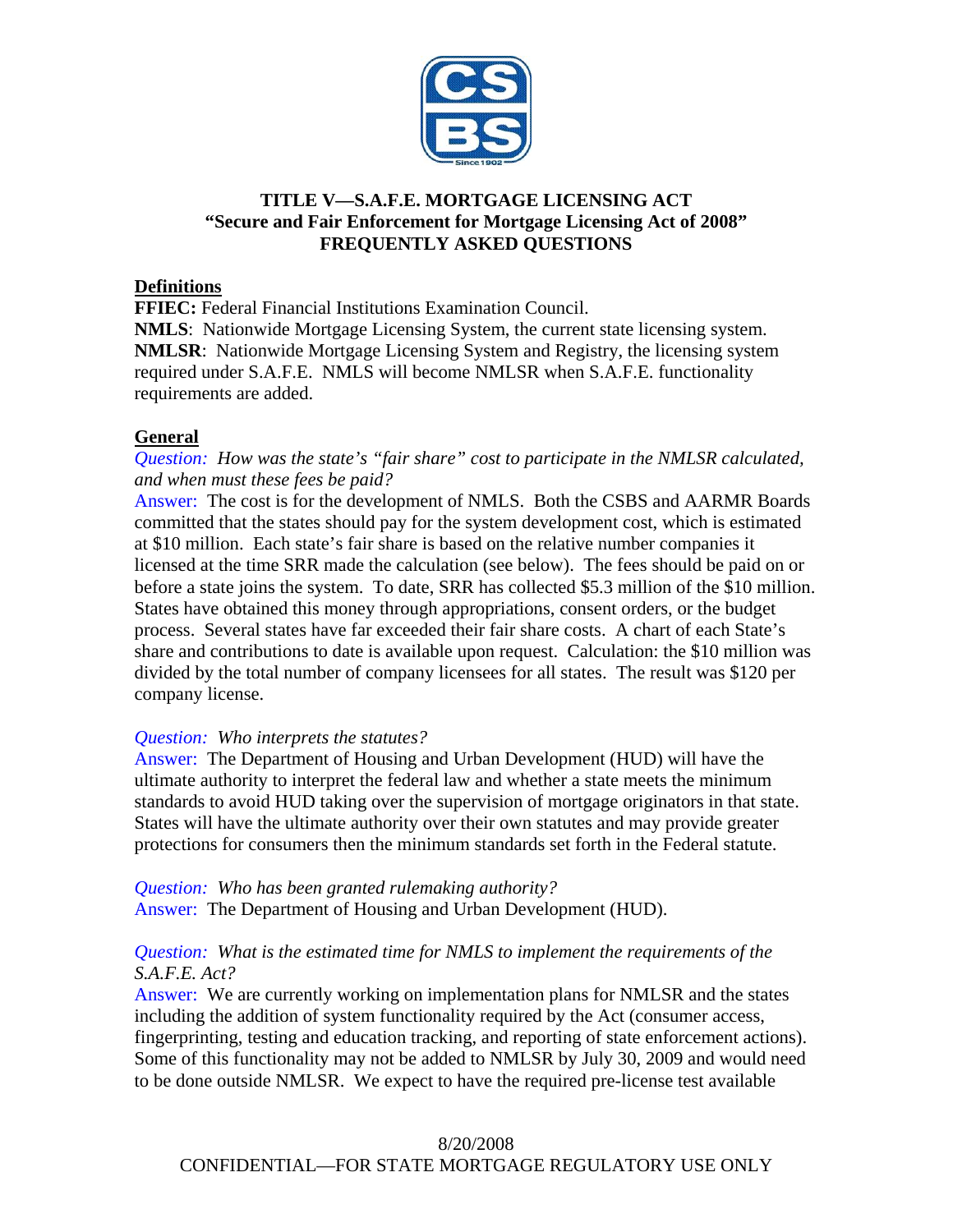during the second quarter of 2009. An approval plan for pre-licensure education course approval is currently being formulated.

## *Question: For the states that are not currently on NMLS, will they be allowed to access/extract information from the system in anticipation of the larger/current companies applying for the state licensing?*

Answer: No. Only participants in NMLS have access to the system's data.

*Question: Do existing licensees have to be on the NMLS by July 30, 2009?*

Answer: The Act dictates that all mortgage originators have to be on NMLSR, within one year (or two years for state whose legislature meets biennial). States that have not come on NMLSR by July 30, 2009 will have to apply for an extension from HUD (up to 24 months) and show that they are making a good faith effort to get on NMLSR and become compliant with the Federal law. Each state must have a reasonable implementation plan in place as soon as possible.

#### *Question: How will state confidentiality laws be preserved?*

Answer: The Act allows a state to share information on NMLSR without losing any state confidentiality protections for that information. State freedom of information acts will be preempted for information shared on NMLSR by other states, except for publicly adjudicated enforcement items. If it is not your information in NMLSR, a state may not disclose the information except to the extent allowed by the state that provided shared the information with NMLSR.

### **Section 1503. Definitions**

*Question: According to the S.A.F.E. Act, the term "loan originator" is defined as an individual who (I) takes a residential mortgage loan application; and (II) offers or negotiates terms of a residential mortgage loan for compensation or gain. This definition seems to provide a loophole for those that do not perform both of these functions. How should the states proceed to ensure that loan originators that do either of these tasks are covered by the requirements of the S.A.F.E. Act?*

Answer: The working group that is developing model legislation for the states to adopt is also developing a slightly modified definition of "loan originator" in an effort to close a potential loophole created by this definition included in the S.A.F.E. Act. We believe that individuals that offer or negotiates terms should be considered a "loan originator" even if they are not the individual that initially "takes" a residential mortgage loan application and that would be consistent with the intent of the S.A.F.E. Act. The Federal law in this situation is a minimum standard, while the state model legislation will be more stringent.

### *Question: Are owners of mortgage broker companies that do not directly engage with consumers in taking loan applications and negotiating terms required to go through the fingerprint background checks and testing?*

Answer: Under the S.A.F.E. Act, owners of mortgage broker companies that do not directly engage with consumers do not meet the definition of "loan originator" as defined in S.A.F.E., and therefore would not be required to go through background checks and/or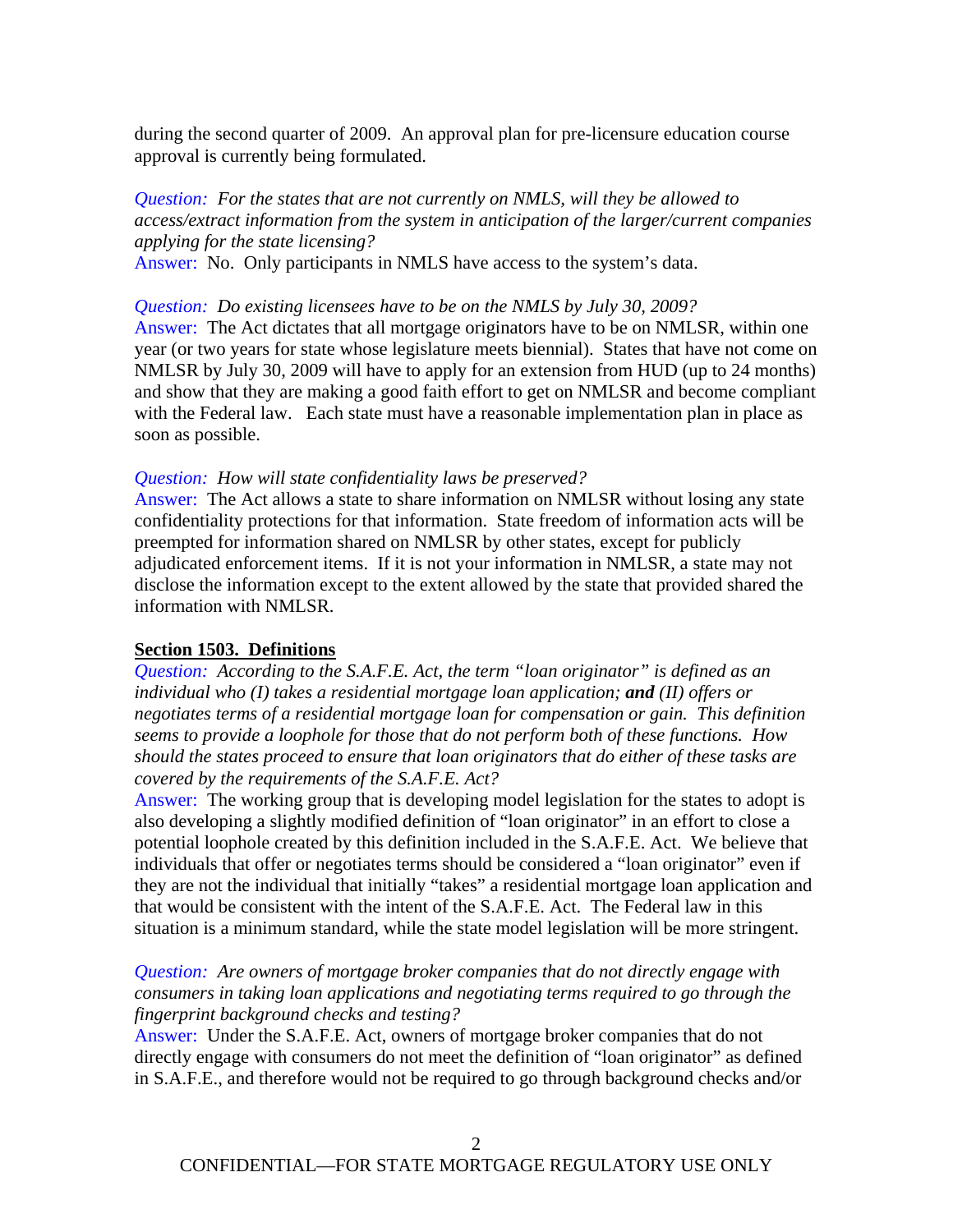testing because of the S.A.F.E. Act; states are allowed to have more stringent requirements, however.

## *Question: "Real estate brokerage activity" is defined in Section 1503, but I cannot find where the term is used in the S.A.F.E. Act.*

Answer: Real estate brokerage activity is used in the definition of "loan originator" in Section 1503.

### *Question: Are privately-insured credit unions included within the definition of "depository institution?"*

Answer: Section 1503 states that "depository institution" has the same meaning as section 3 of the Federal Deposit Insurance Act, and includes any credit union. Therefore, the employees of privately-insured credit unions must be registered through protocols established by the FFIEC. However, privately-insured credit unions do not necessarily have a federal regulator to enforce the requirements of the S.A.F.E. Act. CSBS is working on developing language that could be used by states with privately insured credit unions to enforce those provisions.

*Question: In Utah, the Department of Financial Institutions regulates those who make second mortgage, HELOC, and reverse mortgage loans. Does the S.A.F.E. act anticipate licensing of those individual loan originators?*

Answer: S.A.F.E. covers everyone that does residential mortgage lending whether a first, second, HELOC, or reverse mortgage loan. The S.A.F.E. Act anticipates licensing or registration of anyone acting as a mortgage originator.

### *Question: Some state laws exclude certain market participants from the definition of "loan originator." Would these laws remain effective?*

Answer: The S.A.F.E. Act does not allow for any exclusion from state licensing of any individual that meets the S.A.F.E. definition of mortgage originator. All residential mortgage originators must be licensed or registered with NMLSR.

### **Section 1505. State License and Registration Application and Issuance**

*Question: Can a state have a two-tiered system to enable stricter requirements for designated brokers related to continuing education and testing?* Answer: Yes, as long as they are different license types. Education and testing standards must be consistent for each license type, but the standards can vary among the license types.

## *Question: If a loan originator that is currently licensed does not meet the criminal requirements of the S.A.F.E. Act, do they retain their license?*

Answer: No. Loan originators must meet the standards set forth by the S.A.F.E. Act in order to be licensed. A current licensee with a felony conviction in the last seven years, for example, should lose his or her license, either through revocation or at renewal, in order for the state law to meet the requirements of the S.A.F.E. Act.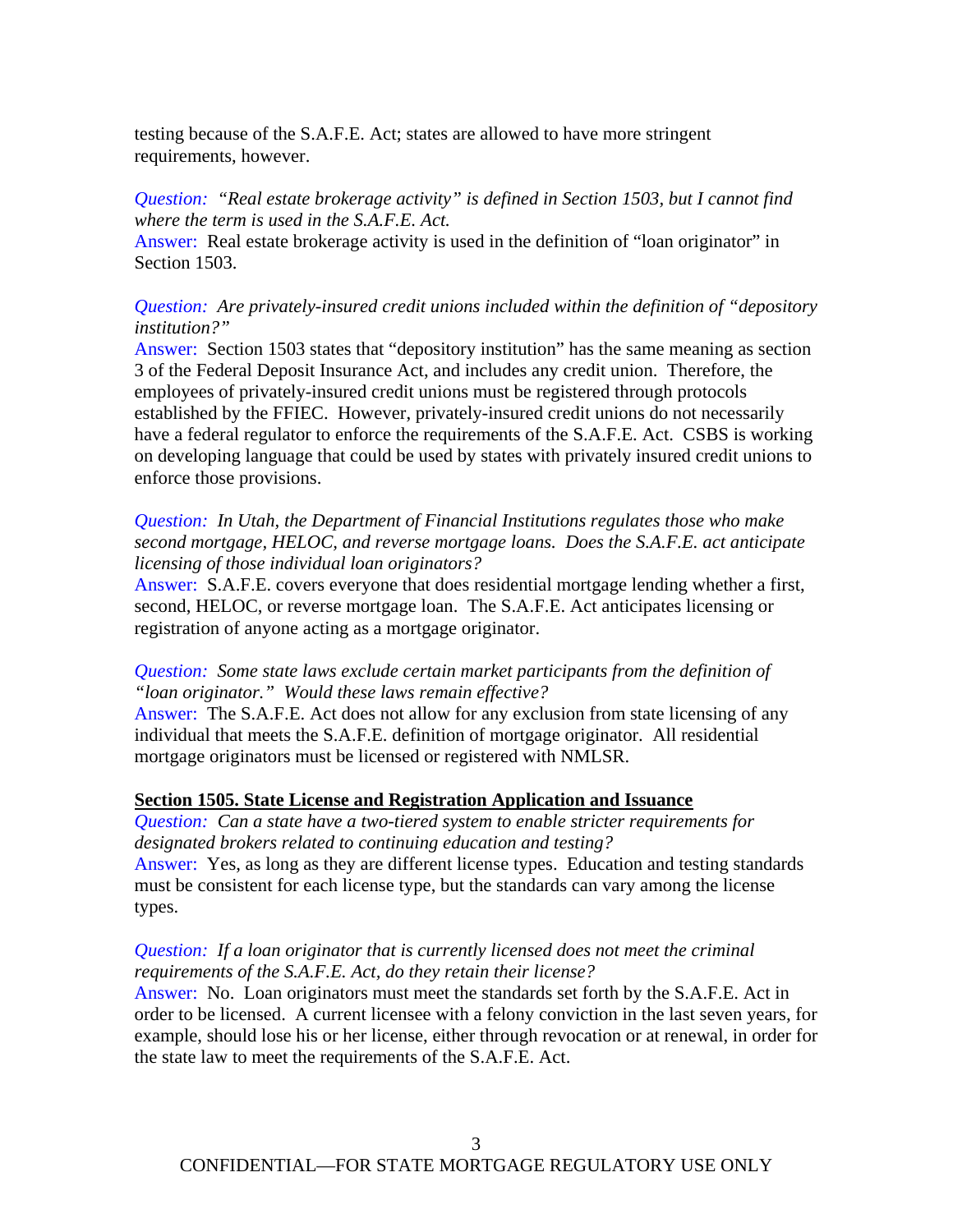*Question: What crimes are included in an act of fraud, dishonesty, a breach of trust, or money laundering?* Answer: Each state will determine if a felony meets this definition.

*Question: How will the NMLS integrate the fingerprinting/background check and credit checks into the system? Will the NMLS be the repository for the fingerprints and responsible for the background and credit checks?* 

Answer: Yes, NMLSR will add this functionality of collecting and submitting fingerprints to the FBI and distributing the criminal background data to the state agency. Each Agency (not NMLSR) will be responsible for review and analysis of the criminal background data. Staff is currently working with FINRA to create a development schedule for this and other S.A.F.E. system requirements.

#### **Section 1506. Standards for State License Renewal**

*Question: With respect to pre-license testing and continuing education, is it the state's responsibility to administer the examinations, or will outside vendors be used to administer the exams and then provide the results to the registry?*

Answer: NMLSR plans to contract with vendors to develop the examinations (tests), conduct the examinations, and then report the results to NMLSR.

### *Question: Whose responsibility is it to pull an applicant's credit report and what standards will be used to judge an applicant's credit?*

Answer: NMLSR will facilitate the pulling of credit reports. Each state regulator will be responsible for determining if the applicant "has demonstrated financial responsibility" as required by SAFE. CSBS is also working on developing uniform standards for this determination.

*Question: Is the pre-licensing education requirement only applicable to new loan originator applicants, or is it retro-active for all currently-licensed loan originators?* Answer: This requirement applies to ALL loan originators. Both the testing and prelicensing requirements must be fulfilled to obtain a license under the S.A.F.E. Act.

*Question: Who will develop the courses for the continuing education requirements?* Answer: NMLSR is required by SAFE to approve pre-licensure and continuing education courses and course providers. In doing this, NMLSR will seek to leverage state expertise and experience in this area.

*Question: Is there a target date for initiating the background checks, credit checks, and fingerprinting requirements?* Answer: Not at this time.

*Question: The standards for renewal require the loan originator to meet the minimum standard for license issuance. Does this mean the originator has to re-submit to a criminal background and credit check every year at renewal time—or can we simply rely on their answers to questions about these subjects for renewal?*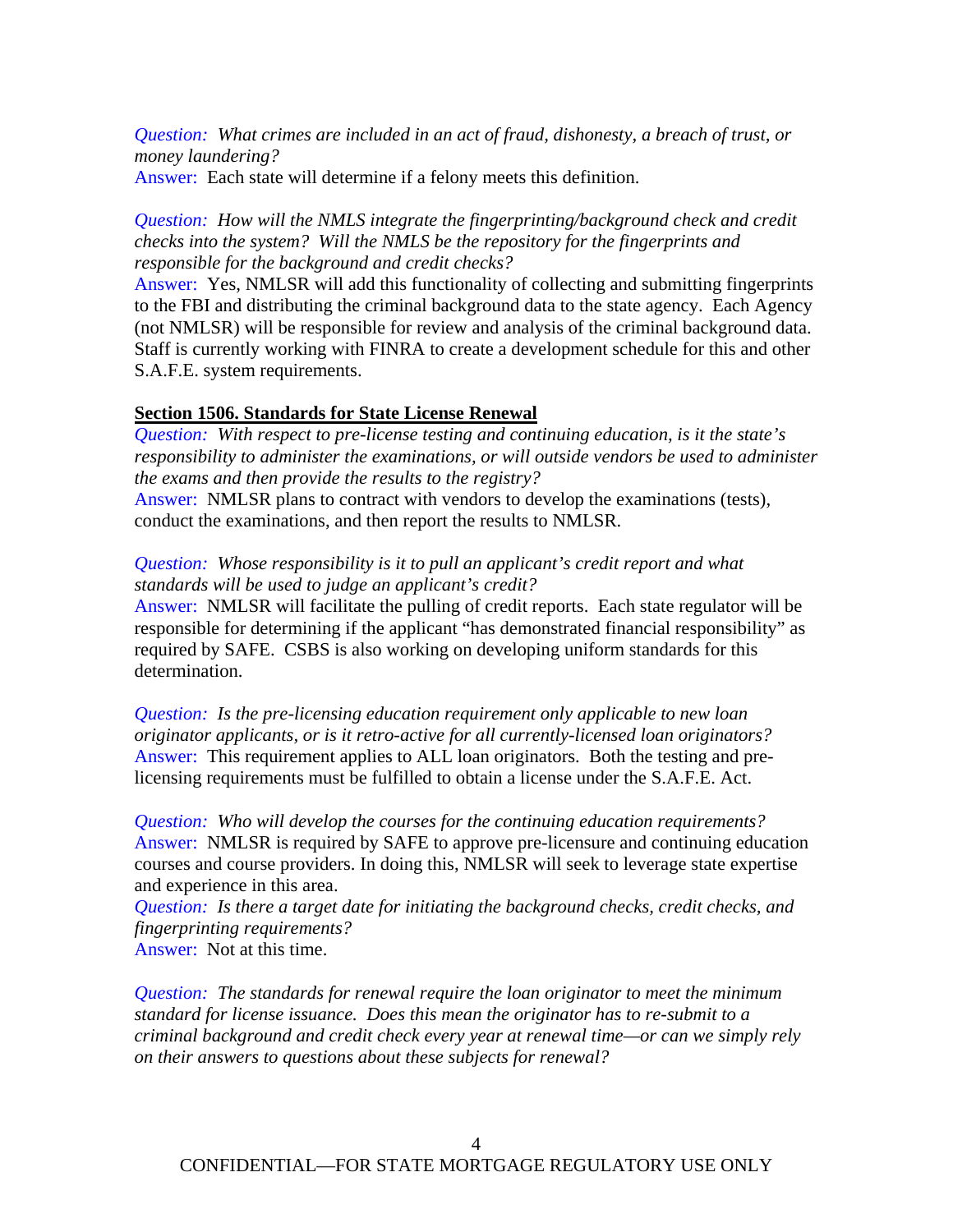Answer: S.A.F.E. is unclear on this issue. NMLSR will likely be capable of both. The Department of Justice and the Federal Bureau of Investigation may have an update service we are researching which may make the issue irrelevant.

#### *Question: There is an annual renewal, correct?*

Answer: Yes and the annual renewal date is December 31. If your state currently has a different renewal date or frequency, you will be required to transition to a December 31 annual renewal date.

#### **Section 1507. System of Registration Administration by Federal Agencies**

*Question: Who will be housing the registry for banks, bank holding companies, etc.?*  Answer: The registration piece is to be coordinated through the Federal Financial Institutions Examination Council (FFIEC). States are represented on the FFIEC. The FFIEC can create its own system or use NMLSR. Regardless of the chosen solution, the information must eventually be housed in NMLSR for maintenance of the unique identifier, background check, and consumer access. If you should receive questions from your depository institutions regarding the registration system, tell them to wait for an announcement from the FFIEC or their primary federal regulator. It is unlikely there will be any public information regarding this for several months.

## **Section 1508. Secretary of HUD Backup Authority to Establish a Loan Originator Licensing System**

*Question: Section 1508 requires state laws to establish "minimum net worth or surety bonding requirements that reflect the dollar amount of loans originated by a residential loan originator…or a recovery fund paid into by loan originators." If a state wishes to use the net worth or surety bond approach, what approach is contemplated in setting an appropriate amount? Surely the law does not intend to require a dollar-for-dollar calculation for loan originators who have originated many loans over the past.* Answer: The requirement is not dollar-for-dollar, but rather a scaled requirement based on the dollar volume of loans originated.

*Question: West Virginia state law establishes a net worth and surety bond requirement for lenders and brokers. Is the provision in the S.A.F.E. Act a veiled attempt to push all states into creating a recovery fund for loan originators?*

Answer: The state recovery fund was put in at the last minute on behalf of the California DRE. This section of the bill is an effort to provide an option for states to meet the requirements of the S.A.F.E. Act. This is an opportunity to develop nationwide uniform standards for surety bonds that are scaleable.

*Question: It seems this requirement is geared towards assuring the information states submit to the NMLS is correct. Can a state limit the second opportunity for due process (if it is required), to provide the loan originator the opportunity to challenge the accuracy of the information the state reported?* 

Answer: The data in NMLSR is owned by whoever submits it. Only the owner of the information can change it (e.g., licensing data is controlled by the licensee, license status